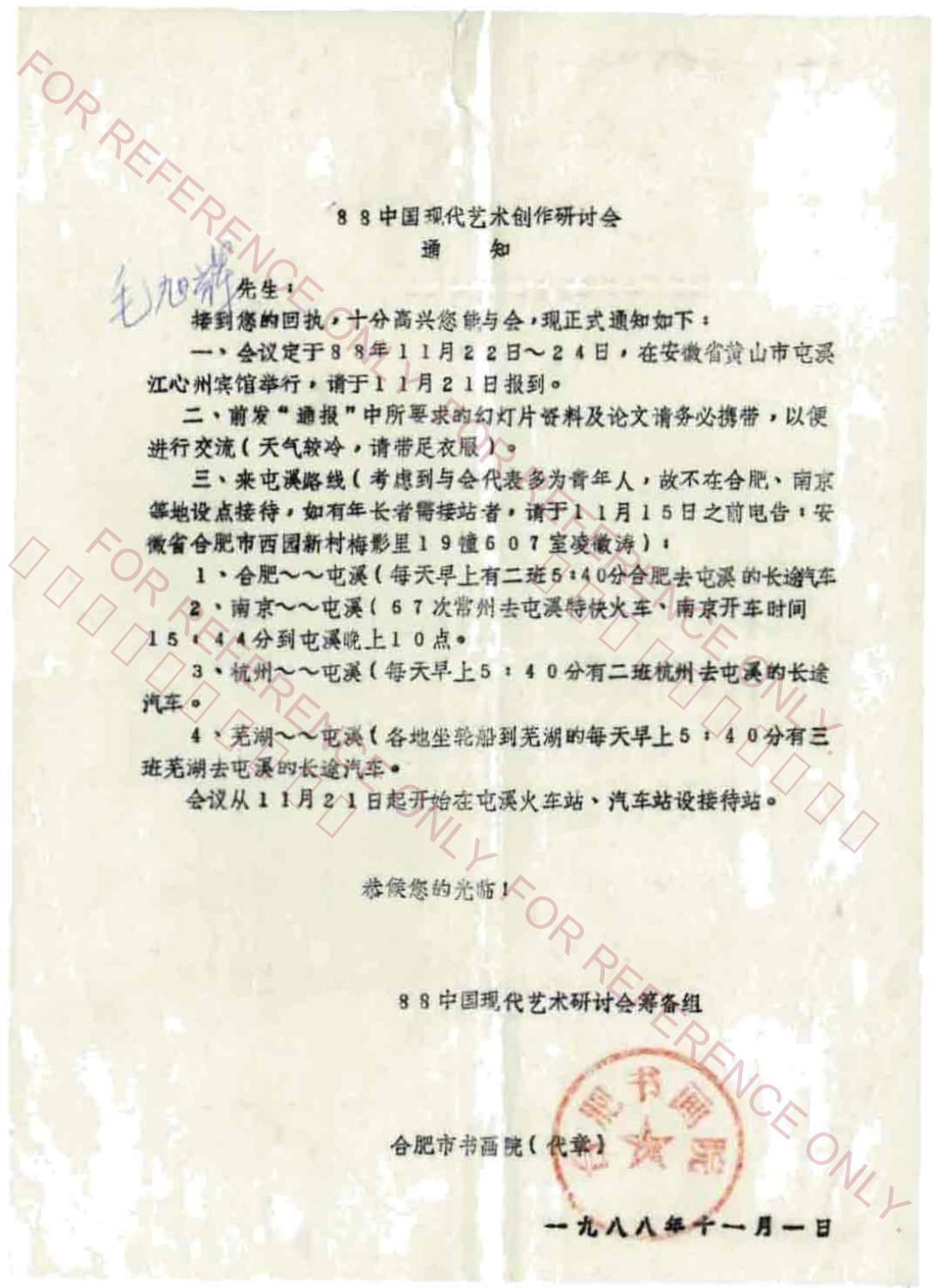| ▶ 88中国现代艺术创作研讨会 |                       | 樊<br>波 | 江苏南京热河南路19号3-602室    | 李路明                         | 湖南美术出版社"画家"编辑  |
|-----------------|-----------------------|--------|----------------------|-----------------------------|----------------|
|                 | 与会人员                  | 付泽南    | 海南省海口市龙舌坡 406号       | $\mathcal{L}_{\mathcal{D}}$ | 部(长沙)          |
|                 |                       | 武平人    | 江苏徐州铁路33宿舍七幢1-202室   | 贺大田                         | 湖南(由李路明转)      |
| 王广义             | 广东珠海市文联珠海画院           | 玉<br>度 | 广州华南工业大学建筑设计研究院      | 郑胜天                         | 浙江美术学院油画系(杭州)  |
| 任<br>戬          | 黑龙江省书画院 (哈尔滨)         | 夏小万    | 中央戏剧学院舞美系            | 為鹏仁                         | 中央美术学新油画系 (北京) |
| 群<br>舒          | 武汉大学建筑学系 (武昌)         | 施本铭    | (丁方转)                | 盗<br>山                      | 上海戏剧学院艺术研究所    |
| 方<br>T.         | 北京中国美术报社              | 孟禄丁    | 中央美术学院油画系 (北京)       | 张富荣                         | 上海师范大学美术系      |
| 杨志麟             | 江苏南京师范大学美术系           | 徐<br>冰 | 中央美术学院版画系(北京)        | 费大为                         | 中央美术学院学报编辑部    |
| 徐<br>累          | 江苏省国画院(南京)            | 广<br>军 | 中央美术学院版画系 (北京)       | 食給如                         | 中国艺术研究院美术研究所   |
| 勤<br>沈          | 江苏省国画院(南京)            | 黄雅莉    | 湖北省美术院《武汉》           | 王<br>刑                      | 广东深圳市和平路50号国际  |
| 张培力             | 浙江杭州朝晖新村六区 43旅602室    | 吴国权    | 海南省海口市劳动局三楼313室      |                             | 展览馆            |
| 耿建翌             | 浙江丝绸工学院服装系《杭州》        |        | "海防工资有限公司"           | 盛<br>军                      | 江苏连云港市新南街0楼1   |
| 王强              | 浙江美术学院雕塑系《杭州》         | 刘子建    | 湖北美术学院国画系(武汉)        |                             | 一1号青年文化教育学会    |
| 孙保国             | 浙江美术学院工艺系(杭州)         | 乔晓光    | 中央美术学院民间美术系研究生       | 王小箭                         | 《美术》杂志社(北京东四   |
| 洪再新             | 浙江美术学院理论教研室(杭州)       | 罗<br>莹 | 中央美术学院国画系研究生         |                             | 八条 62号)        |
| 陈向迅             | 浙江美术学院国画系(杭州)         | 鼠<br>丰 | 湖北美术学院油画系(武汉)<br>李邦耀 | 于少平                         | 江苏省苏州市人民路137号  |
| 顾损岩             | 张捷 浙江美术学院学报编辑部(杭州)    | 王发林    | 李继祥 四川省轻工业研究所类术室(成都) |                             | 西 104室         |
| 吴山专             | 浙江舟山市群众艺术馆            | 涌<br>曹 | 甘肃省兰端命分学宫            | 王碧蓉                         | 北京东厂胡同《群言》编辑部  |
|                 | 黄永砂 福建省厦门市大中路11号      | 杨树枫    | 甘肃(曹涌代转)             | 刘<br>东                      | 北京森城区干面胡同东罗圈   |
| 刘向东             | 福建<br>(暫缺)            | 迁<br>江 | 内蒙古包头市一机厂二中          |                             | 11号戈宝权转        |
| 张建军             | 上海美术馆                 | 超<br>董 | 山东荷泽地区医院             | 杨丽华                         | 北京三联书店《读书》编辑部  |
| 汪建中             | 北京海淀镇稻香园 16号楼1号门 407号 | 朱艾平    | 山东省美术馆(济南)           | 刘骁纯                         | 北京前海西街17号中国美术报 |
| 林 春             | 福建厦门大学艺术学院美术系         | 旭<br>柴 | 山东工艺美术学院装璜系 (济南)     |                             | 社              |
| 成肖玉             | 贵州师范大学艺术系(贵阳)         | 宋永平    | 山西(由北京工艺美术学校教师宋永红转)  | 誤<br>蔷                      | 北京前海西街17号中国美术报 |
| 毛旭辉             | 云南昆明市电影公司             | 手纪平    | 山西大学艺术系《太原》          |                             | 社              |
| 叶永寶             | 四川美术学院油画系(窗庆)         | 人喜     | 西安美术学院史论研究生          | 環經君                         | 北京前海西街!? 镁术研究所 |

 $\frac{1}{2}$ 

 $\cdot$